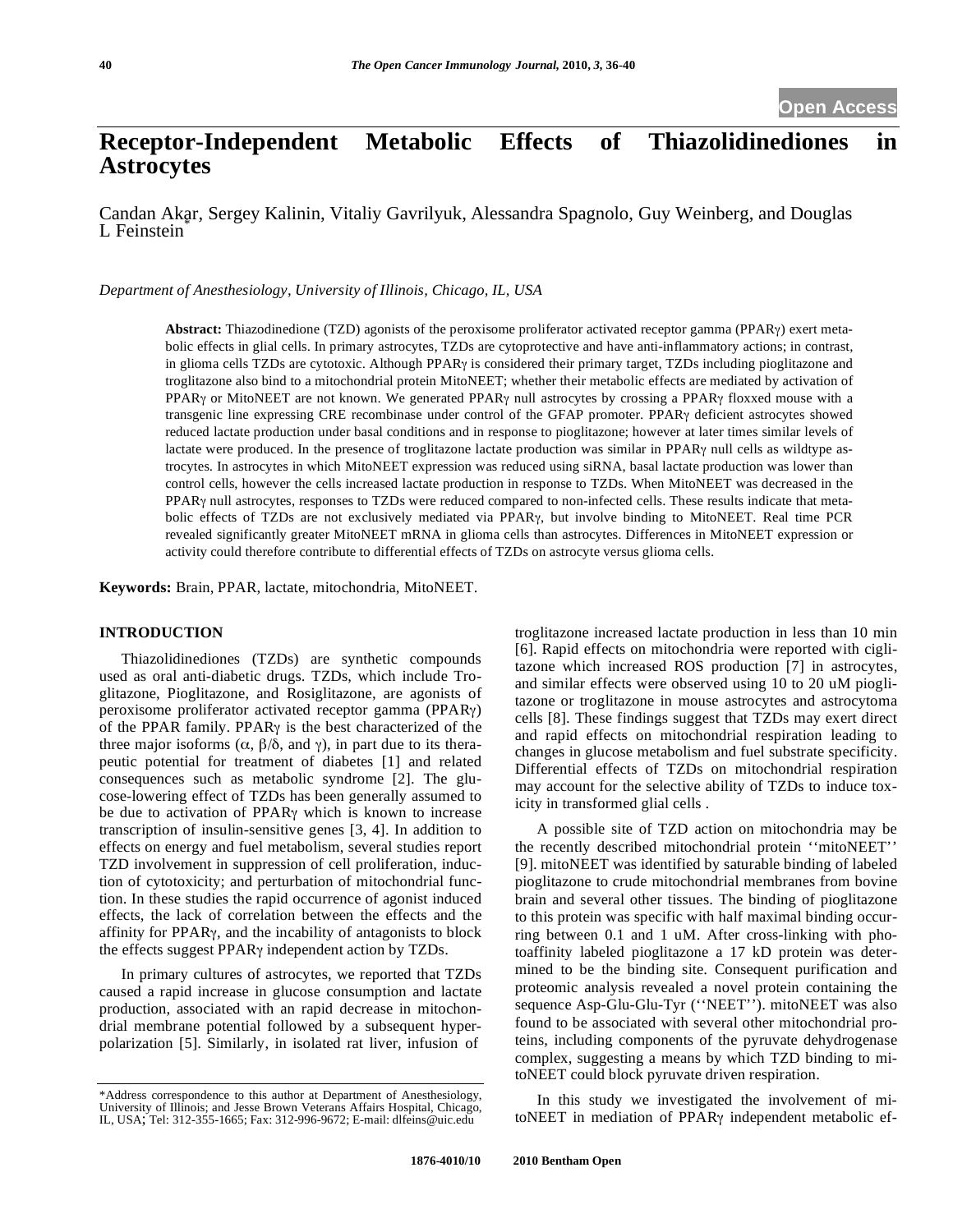fects of TZDs. Our data show that knockdown of MitoNEET in astrocytes accomplished by siRNA leads to an increase in lactate production; In contrast, the effects of pioglitazone on lactate production are comparable in  $PPAR<sub>Y</sub>$  expressing versus null cells.

#### **EXPERIMENTAL PROCEDURES**

#### **Cells**

Primary astrocytes were prepared from cerebral cortices of postnatal day 1 C57BL/6 or PPAR<sub>Y</sub> null mice as described previously [10]. Mouse GL261 glioma cells were grown as previously described [8]. The cells were grown in DMEM containing 25 mM glucose, 10 % FCS and antibiotics (penicillin and streptomycin) by changing the medium every three days for two weeks before using for experiments.

#### **PPAR knockout**

PPAR<sub>Y</sub> conditional astrocyte knockout mice were created as previously described by crossing the PPARy floxxed mice (PPAR f/f, Dr.F. Gonzalez, NIH) with mice having GFAP-driven Cre expression (Cre +/-, Dr. A. Messing, U. Madison). The desired F2 generation mice PPAR $\gamma$  f/f : Cre  $+/-$ ) were crossed to parental PPAR $\gamma$  f/f : Cre -/- mice to generate 50% knockout (KO) and 50% wild type (WT) littermates

#### **Infection of Cells with siRNA and Drug Treatment**

Adenovirus particles containing siRNA for mitoNEET were designed and produced from Galapagos Genomics (Mechelen, Belguim). The RNA duplex targeted the 3'end of the mitoNEET mRNA sequence bases 415 5'-AAACCTAAT GGACAGTTGCGA.-3' 435 which spans the stop codon at base 422. The particles were added to DMEM containing 1% FBS and penicillin/streptomycin. 500 μl / well of this medium were added to astrocytes on 6 well plates to give a final concentration of 10 MOI / cell. Control plates were treated with the same medium but without adenovirus. Plates were left in the incubator for 2hrs then the medium was changed to DMEM containing 10 % FBS and penicillin/strepto-mycin. Total cellular protein levels were not significantly altered by infection. After 72 hours of incubation the cells were washed twice with low glucose (5.6 mM) DMEM containing 1% FBS. Cells were then treated with pioglitazone or troglitazone (20 μM in DMSO) or DMSO (0.1%) in the same medium and incubated for 6 hrs. Samples were taken from the culture medium at 0 time point then every 2 hrs for assessment of lactate levels. After 6 hrs the medium was removed and 1 ml Trizol reagent (Invitrogen, Carlsbad, CA) / well was added onto the cells. Trizol samples were frozen and kept at -80°C.

#### **Lactate Assay**

The lactate amounts in samples taken from the culture medium were determined enzymatically using assay kits following manufacturer's protocol with some modifications. Briefly, 5 ul of sample was incubated with 95 ul of reagent (Trinity Biotech, Bray, Ireland) for 20 min at room temperature and then the absorbance was measured at 540 nm. Lactate amounts were calculated by interpolation from a standard curves of L-lactate in  $H_2O$ .

#### **Determination of mitoNEET Knock Down**

Total RNA was isolated from Trizol samples by chloroform extraction and ethanol precipitation. 1 μg of the RNA was converted into cDNA using random hexamer primers, and mRNA levels were determined by quantitative real time-PCR. The reactions were carried out in the presence of SYBRGreen diluted 1:10000 from stock solution (Molecular Probes, Eugene, OR) in Corbett Rotor-Gene real time PCR unit (Corbett Research, Sydney, Australia). The primers used for mouse mitoNEET (Cisd1, accession number NM 134007) were 5'-AAC CTA ATG GAC AGT TGC GAG GCT-3' forward and 5'-AAG GCC GAT GCC ATG GAT ATG AGA-3' reverse, which gave a 158 bp product. Relative mRNA concentrations were calculated from the take off point  $(C_t)$  of reactions using manufacturer's software.

#### **Quantitative PCR**

Real time PCR was used to measure mitoNEET mRNA levels using forward primer 5'-CAA AGC TAT GGT GAA TCT TCAG and reverse primer 5'- GTG CCA TTC TAC GTA AAT CAG which generates a 158 bp product. Values were normalized to levels measured for beta-actin mRNA in the samples using primers 5' CCT GAA GTA CCC CAT TGA ACA and reverse 5'-CAC ACG CAG CTC ATT GTA GAA. PCR conditions were 35 cycles of denaturation at 94°C for 10s; annealing at 64°C for 15s; and extension at 72°C for 20s on a Corbett Rotorgene Real-Time PCR unit (Corbett, Australia). PCR was done using Taq DNA polymerase (Invitrogen), and contained SYBR Green (SybrGreen110,000x concentrate, diluted 1:10,000; Molecular Probes, Eugene, OR). Relative mRNA concentrations were calculated from the takeoff point of reactions using manufacturer's software.

### **Data Analysis**

Time dependent changes in lactate production between wildtype and PPAR<sub>Y</sub> null cells was compared by 2-way repeated measures ANOVA, and considered significantly different if the time x cell type interaction effects P value  $was < 0.05$ .

# **RESULTS**

In order to determine whether the metabolic effects of pioglitazone on astrocyte metabolism are mediated through  $PPAR<sub>Y</sub>$  we made use of  $PPAR<sub>Y</sub>$  conditional astrocyte knockout mice [11]. In wildtype (WT) cells, incubation with pioglitazone or troglitazone induced significant time-dependent increases in lactate production as previously shown [5]. In PPAR $\gamma$  null cells, the baseline production of lactate was slightly, but significantly decreased compared to that in the WT cells (Fig. **1**). Between 0 and 4 hr the rate of production was reduced 28% compared to WT cells, however at 6 hr levels were similar. In the presence of pioglitazone, lactate production was also increased in PPAR $\gamma$  null astrocytes although the absolute values were significantly lower than those in the WT cells between 0 and 4 hr, although again at 6 hr levels were comparable. Because of lower production in vehicle treated cells, the magnitude of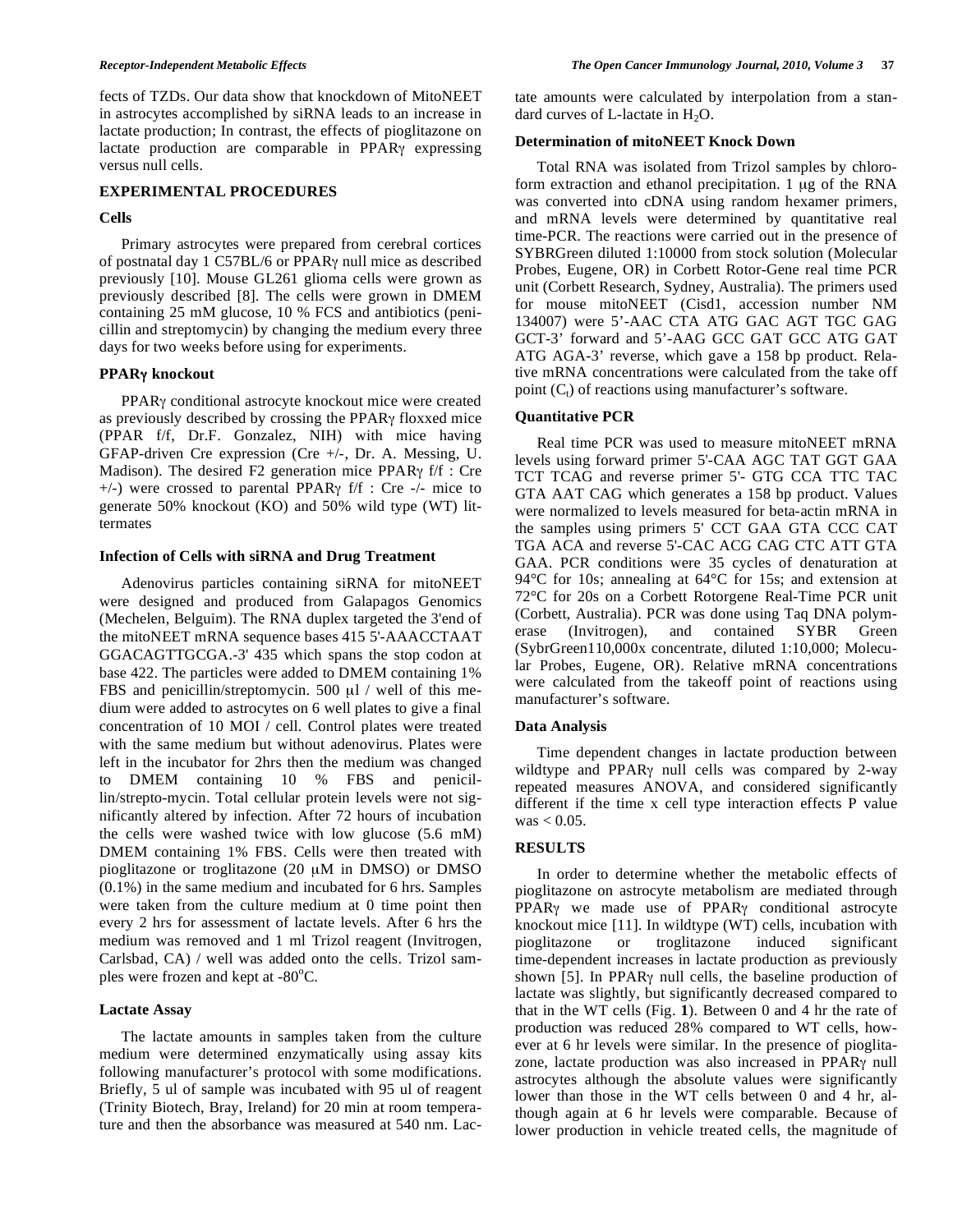

**Fig.** (1). Effect of TZDs on lactate production in PPARγ null **astrocytes**.

Astrocytes from PPAR<sub>Y</sub> null (open symbols) and wild type (filled symbols) mice were incubated with 20 μM pioglitazone (circles) or 20 μM troglitazone (triangles in low glucose (5.6 mM) DMEM containing 1% FBS. Control (squares) cultures were incubated with medium plus the equivalent amount of vehicle (DMSO). Lactate levels in the culture media were determined at the indicated time points. The data is the mean  $\pm$  s.e.m. of n=3 measurements for each point. Two way ANOVA showed that lactate production was significantly different between wilt type and PPAR<sub>Y</sub> null cells in the presence of vehicle ( $P = 0.015$ ) or pioglitazone ( $P = 0.032$ ); but was not different in the presence of troglitazone.

the increase due to pioglitazone versus control cells was similar in PPAR<sub>Y</sub> null and WT cells (approximately 80% increase after 2 hr, and 40% increase at 4 and 6 hr). In contrast, lactate production was comparably increased in the two cell types in the presence of troglitazone, which although having a lower affinity than pioglitazone for PPAR<sub>Y</sub>, caused a greater increase in lactate production. These results suggest that metabolic effects of pioglitazone show a partial dependence on the presence of PPARy, but that this dependence is lost after longer times, or in the presence of a more potent metabolic induce such as troglitazone.

Since pioglitazone can also bind to the mitoNEET protein, we investigated a possible involvement of this protein in mediating the metabolic effects of TZDs (Fig. **2**). Infection of primary mouse astocytes with 10 MOI adenovirus containing siRNA directed against mitoNEET reduced mitoNEET mRNA levels approximately 70% as compared to mock infected cells (Fig. **2A**). The reduction in mitoNEET expression was associated with a slight but significant decrease in lactate production versus the non-infected cells (Fig. **2B**); at 4 and 6 hr levels were reduced about 30%, compared to non-infected cells. However, treatment with pioglitazone significantly increased lactate production in the control cells as well as the siRNA treated cells; as did incubation with troglitazone. These results suggests that TZD can continue to influence astrocyte metabolism either via effects on residual MitoNEET, or through interactions with PPARy.

To determine the consequences of combined mitoNEET and PPAR<sub>Y</sub> depletion, we compared the effects of infecting PPAR<sub>Y</sub> null versus WT astrocytes with adenovirus containing siRNA (Fig. **3**). In this study, basal production of lactate was similar in the mitoNEET depleted WT and PPARy null cells; although a slight increase was seen after 6 hr in null cells. In the presence of pioglitazone, lactate production increased over time in both cells types, however there was a significantly lower increase observed in the null cells com-





Mouse astrocytes were incubated with adenovirus particles (10 MOI / cell), containing siRNA for mitoNEET (open symbols), in DMEM with 1% FBS or with medium alone (filled symbols) for two hours. The medium was then changed to DMEM with 10% FBS. After 72 hrs of incubation the cultures were treated with 20 μM pioglitazone (circles) or troglitazone (triangles) in low glucose (5.6 mM) DMEM containing 1% FBS. Control (squares) cultures were incubated with medium plus the equivalent amount of vehicle. (**A**) After 6 hr incubation mitoNEET mRNA levels were determined by QPCR, normalized against  $\beta$ -tubulin mRNA levels. (B) Lactate levels were determined in the media at the indicated times. The data is the mean  $\pm$  s.e.m. of n=3 replicates. The production of lactate in the presence of vehicle was significantly different between control cells and mitoNEET depleted cells  $(2 \text{ way ANOVA}, P = 0.0035)$ .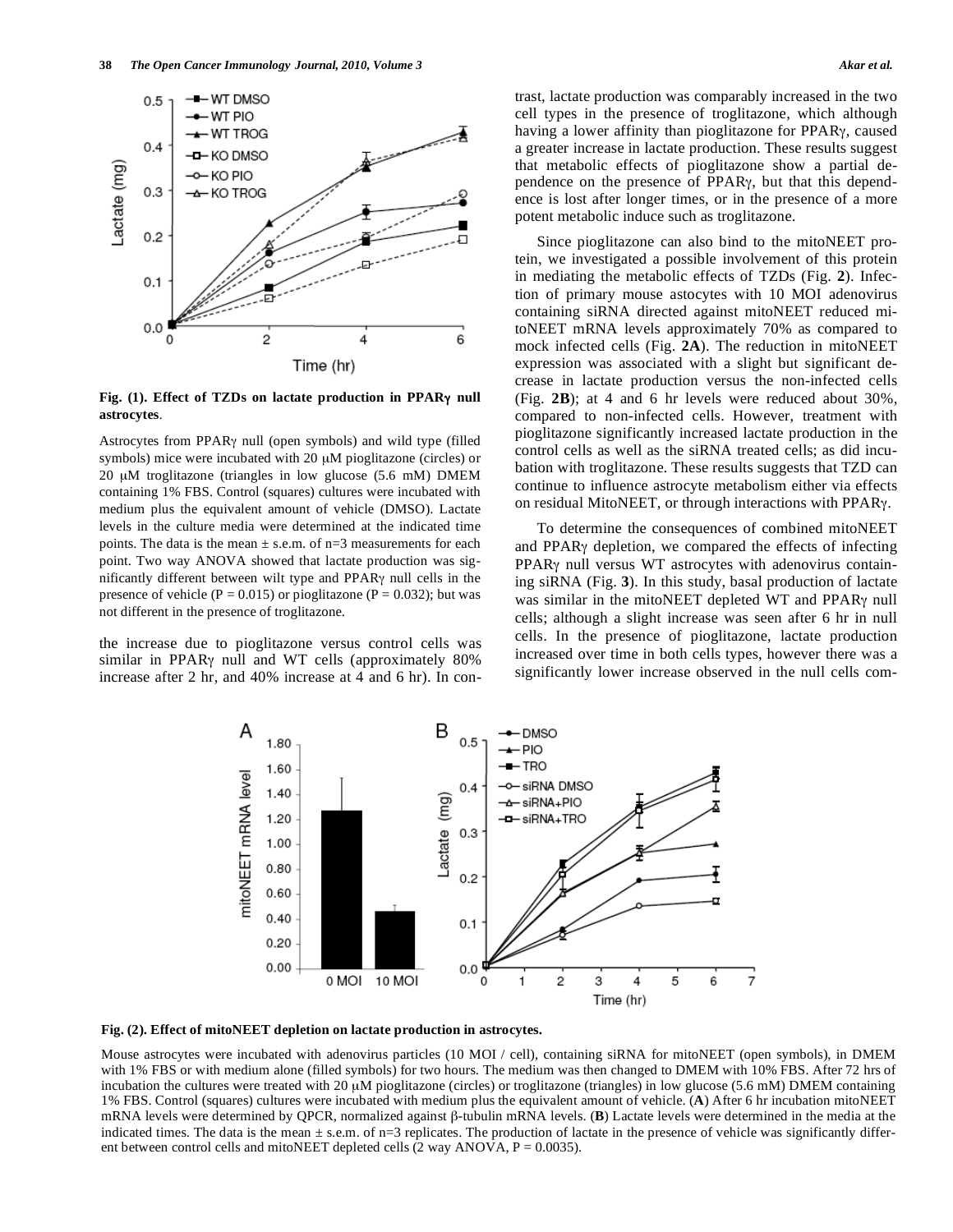

**Fig. (3). Effect of mitoNEET depletion on lactate production in PPAR null astrocytes.** 

Astrocyte cultures from  $PPAR\gamma$  knockout (open symbols) and wild type (filled symbols) mice were incubated with mitoNEET siRNA containing adenovirus particles (10 MOI/cell), then after 72 hr the media was changed and the cells were incubated in low glucose (5.6 mM) DMEM with 1% FCS and 20 μM pioglitazone (circles) or 20μM troglitazone (triangles as in Fig. (**3**). Control (squares) cultures were incubated with medium plus the equivalent amount of vehicle. Lactate levels in the media were determined at the indicated time points. The data is the mean  $\pm$  s.e.m. of n=3 measurements. Lactate production was significantly different between the two cells types in the presence of pioglitazone (2 way ANOVA,  $P <$ 0.0001), but not in the presence of troglitazone ( $P = 0.11$ ).

pared to the WT cells (lactate levels increased at 6hr over  $300\%$  in the WT cells, but only about 40% in the PPAR $\gamma$  null cells). Likewise, the effect of troglitazone on lactate production was attenuated by mitoNEET depletion in the PPAR null cells, but to a smaller and non-significantly different extent than that seen with pioglitazone.

Using quantitative real time PCR we measured relative mitoNEET mRNA levels in primary mouse astrocytes, and compared that to levels in mouse GL261 glioma cells (Fig. **4**). Interestingly, mitoNEET levels were significantly higher (about 8-fold) in the glioma cells, possibly due to the higher metabolic state of the cells.



**Fig. (4). MitoNEET mRNA levels in astrocytes versus glioma cells.** 

Total mRNA was isolated from primary mouse astrocytes and from mouse GL261 glioma cells, converted to cDNA, and relative levels of mitoNEET mRNA determined by quantitative real time PCR. (**A**) The data is average of 3 measurements for each sample normalized to values for beta-actin mRNAs measured in the same samples. The gel shown in (**B**) confirms that the PCR products are the correct size generated from astrocytes and glioma cells.

#### **DISCUSSION**

In this report we have shown that the ability of two TZDs, pioglitazone and troglitazone to increase lactate production in astrocytes is not fully dependent on PPARy. Both basal lactate production as well as the increased production due to the presence of pioglitazone were significantly different between control astrocytes and astrocytes in which PPAR<sub>Y</sub> was depleted; however by 6 hr the lactate production was comparable in the two cell types. Furthermore, in the presence of troglitazone virtually identical rates of lactate production were observed. In contrast, depletion of an alternate target of TZDs, the mitoNEET protein present in mitochondria [9], led to a small decrease in the basal production of lactate; although the TZD-dependent increases were similar. Together these findings suggest that both  $PPAR\gamma$  as well as mitoNEET contribute to the metabolic effects of TZDs in astrocytes; and this is supported by results showing that depletion of mitoNEET in the PPAR $\gamma$  null astrocytes led to a statistically significant reduction in pioglitazone-dependent lactate production (Fig. **3**); and a lesser decrease in the presence of troglitazone.

Metabolic effects of TZDs have been reported for several cell types [12-17], and in many cases these effects occurred relatively rapidly or at TZD doses much higher than their binding affinity for PPAR<sub>Y</sub>, and in some studies, non TZD PPAR<sub>Y</sub> ligands showed little or no metabolic effects. These results raised the possibility that these metabolic effects occurred in a PPAR<sub>Y</sub> independent manner, which are consistent with the current findings in  $PPAR\gamma$  null astrocytes.

Alternate sites of action for TZDs have been suggested [18, 19], and recently selective binding to the mitochondrial protein mitoNEET was demonstrated [9]. Using biochemical approaches to identify the binding site for pioglitazone, studies using photoaffinity labeled pioglitazone could only identify a single 17kDa protein that could be specifically crosslinked, which is expressed in the mitochondria; while binding studies using high specific activity radiolabeled pioglitazone Pio showed that MitoNEET was the only protein that could be labeled in whole cell lysates. MitoNEET is a member of a small family of proteins which contain a novel zing finger motif; but contains iron rather than zinc, and contains a 2Fe-2S cluster that is released in a redox and pH dependent manner [20]. MitoNEET has been crystallized and a 1.5A structure determined, which shows that pioglitazone stabilizes the homodimeric form of the protein against release of the 2Fe-2S cluster [21, 22]. The exact function(s) of mitoNeet remain to be clarified, but TZDs including pioglitazone induce a conformational change influencing overall mitochondria redox potential and respiration, and its association with subunits of PDH complex suggests it may be involved in regulation of pyruvate transport or metabolism. Mitochondria isolated from mitoNEET null mice show reduced oxidative capacity [23]. Our findings that when mitoNEET levels are decreased in PPAR<sub>Y</sub> null cells the effect of pioglitazone also decreases suggests an involvement of mitoNEET in mediation of this effect.